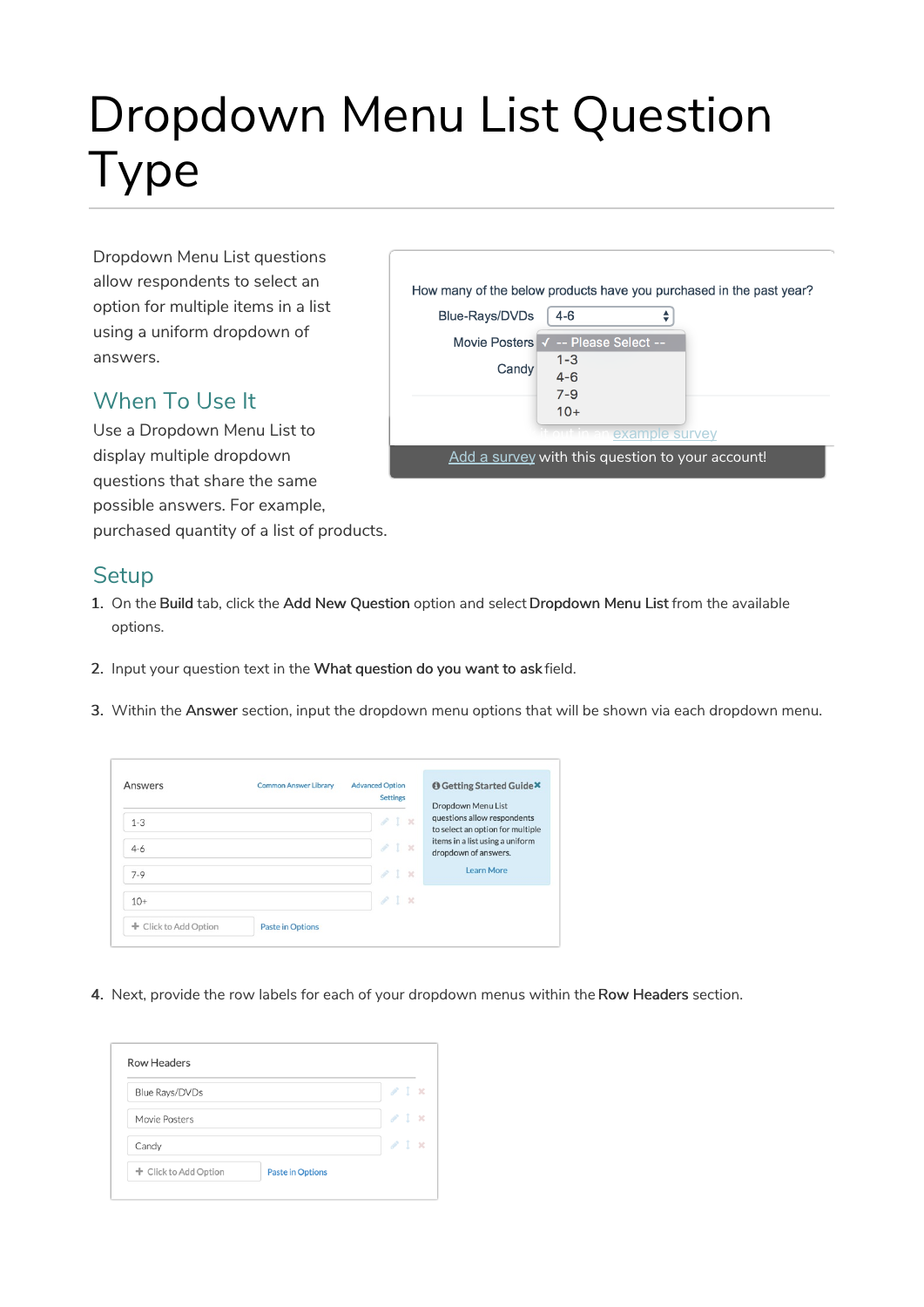5. Make sure to Save your question when you are finished.

# Validation Options

There are a couple validation options that you should be aware of when using the Dropdown Menu List question.

- If you don't want want your respondents to select the same answer from each menu in the list, select the Prevent respondents from selecting a dropdown value more than once checkbox. This will result in an answer being un-selected from the initial menu if it is chosen in a following menu in the same question.
- You can also specify the number of rows that must be answered via the Answer Requirement section.

| <b>Dropdown Menu List</b> |                                                         |        |                                                                                    |
|---------------------------|---------------------------------------------------------|--------|------------------------------------------------------------------------------------|
| Question                  | Logic Validation                                        | Layout | Piping / Repeat                                                                    |
| Require                   |                                                         |        |                                                                                    |
|                           |                                                         |        |                                                                                    |
| Not required              |                                                         |        |                                                                                    |
| Required                  |                                                         |        |                                                                                    |
|                           |                                                         |        |                                                                                    |
|                           |                                                         |        | Warn respondents if question is left unanswered (Soft-Require)                     |
|                           | Conditionally require this question on previous answers |        |                                                                                    |
|                           |                                                         |        |                                                                                    |
| Duplicates:               |                                                         |        |                                                                                    |
|                           |                                                         |        | $\triangledown$ Prevent respondents from selecting a dropdown value more than once |
|                           |                                                         |        |                                                                                    |
|                           |                                                         |        |                                                                                    |
|                           | <b>Answer Requirements</b>                              |        |                                                                                    |
|                           | If answered, minimum rows required                      |        |                                                                                    |
| $\mathbf{1}$              |                                                         |        |                                                                                    |

#### Layout Options

There are also a couple of options available via the Layout tab that may be helpful.

- If you have a large amount of dropdown menu list rows, consider using theNumber of Columns setting to display your list in two or more columns. Input your desired number of columns and save your question to see the effect.
- You can place the Row Headers to the right of the dropdown menus if you prefer, by checking the Place labels on the right side of the input checkbox.

| <b>Dropdown Menu List</b> |  |                                               |        |                 |  |  |  |
|---------------------------|--|-----------------------------------------------|--------|-----------------|--|--|--|
| Question                  |  | Logic Validation                              | Layout | Piping / Repeat |  |  |  |
|                           |  | Additional Instructional Text                 |        |                 |  |  |  |
|                           |  |                                               |        |                 |  |  |  |
|                           |  |                                               |        |                 |  |  |  |
|                           |  | Show instructions above the question title    |        |                 |  |  |  |
| Number of Columns         |  |                                               |        |                 |  |  |  |
| $\overline{2}$            |  |                                               |        |                 |  |  |  |
| Label Position            |  |                                               |        |                 |  |  |  |
|                           |  | √ Place labels on the right side of the input |        |                 |  |  |  |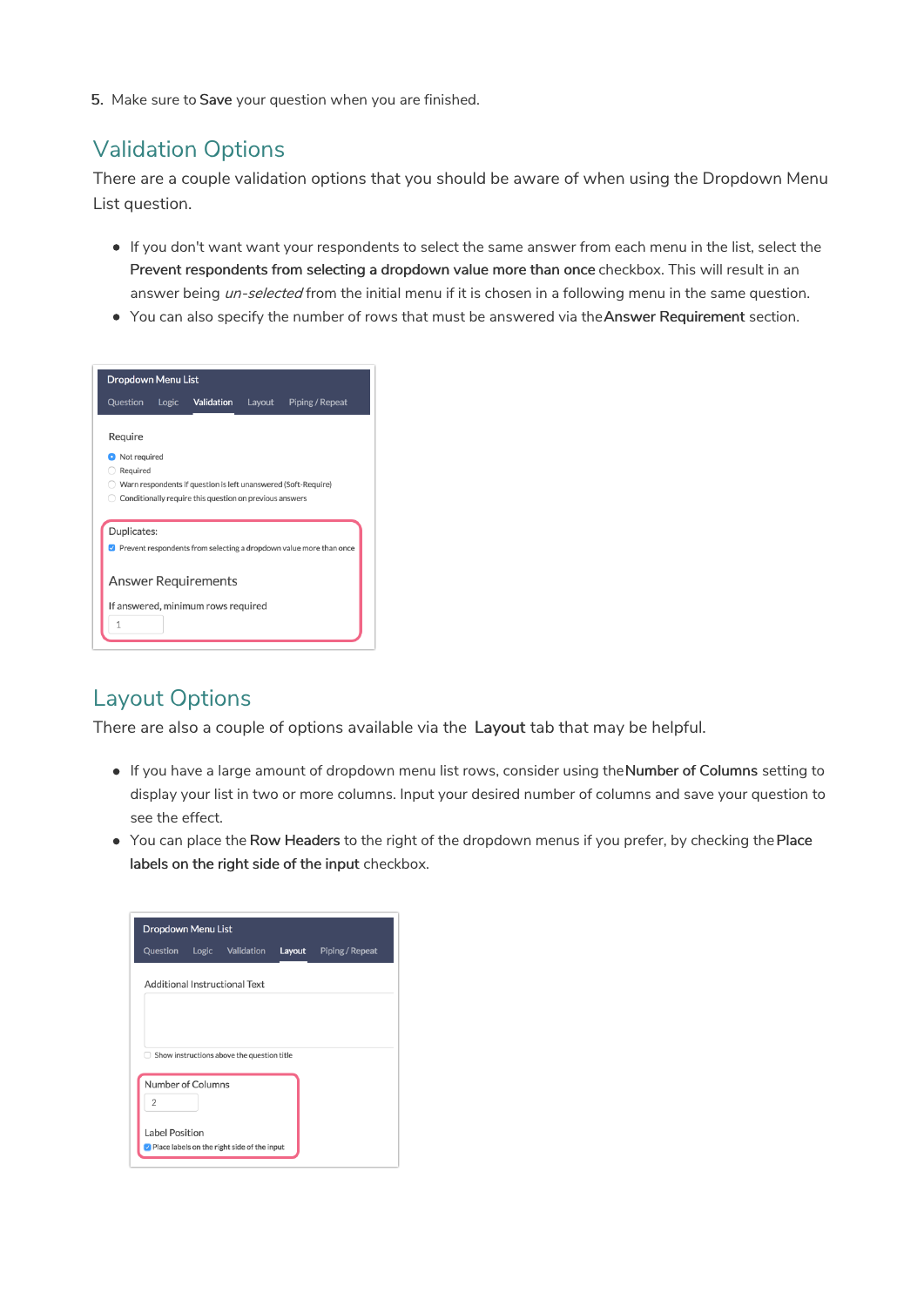#### Survey Taking

On a desktop and most laptops, the Dropdown Menu List question type looks like so.

| How many of the below products have you purchased in the past year? |         |  |  |  |
|---------------------------------------------------------------------|---------|--|--|--|
| Blue-Rays/DVDs                                                      | $4-6$   |  |  |  |
| Movie Posters V -- Please Select --                                 |         |  |  |  |
|                                                                     | $1 - 3$ |  |  |  |
| Candy                                                               | $4 - 6$ |  |  |  |
|                                                                     | $7 - 9$ |  |  |  |
|                                                                     | $10+$   |  |  |  |
|                                                                     |         |  |  |  |

When optimized for mobile devices the Dropdown Menu List question type looks very similar. Many mobile devices have a native select interface to make it easier for respondents to select an option with their finger. Whether or not this is available depends on the device.

By default, survey questions show one at a time on mobile devices to prevent the need for scrolling on smaller screens. You can turn off this one-at-a-time interaction if you wish.

| <b>Survey</b>                                                          |
|------------------------------------------------------------------------|
| How many of the below products have you purchased in<br>the past year? |
| Blue-Rays/DVDs                                                         |
| -- Please Select --                                                    |
| <b>Movie Posters</b>                                                   |
| -- Please Select --                                                    |
| Candy                                                                  |
| -- Please Select --                                                    |
|                                                                        |
| 3%                                                                     |

# Reporting